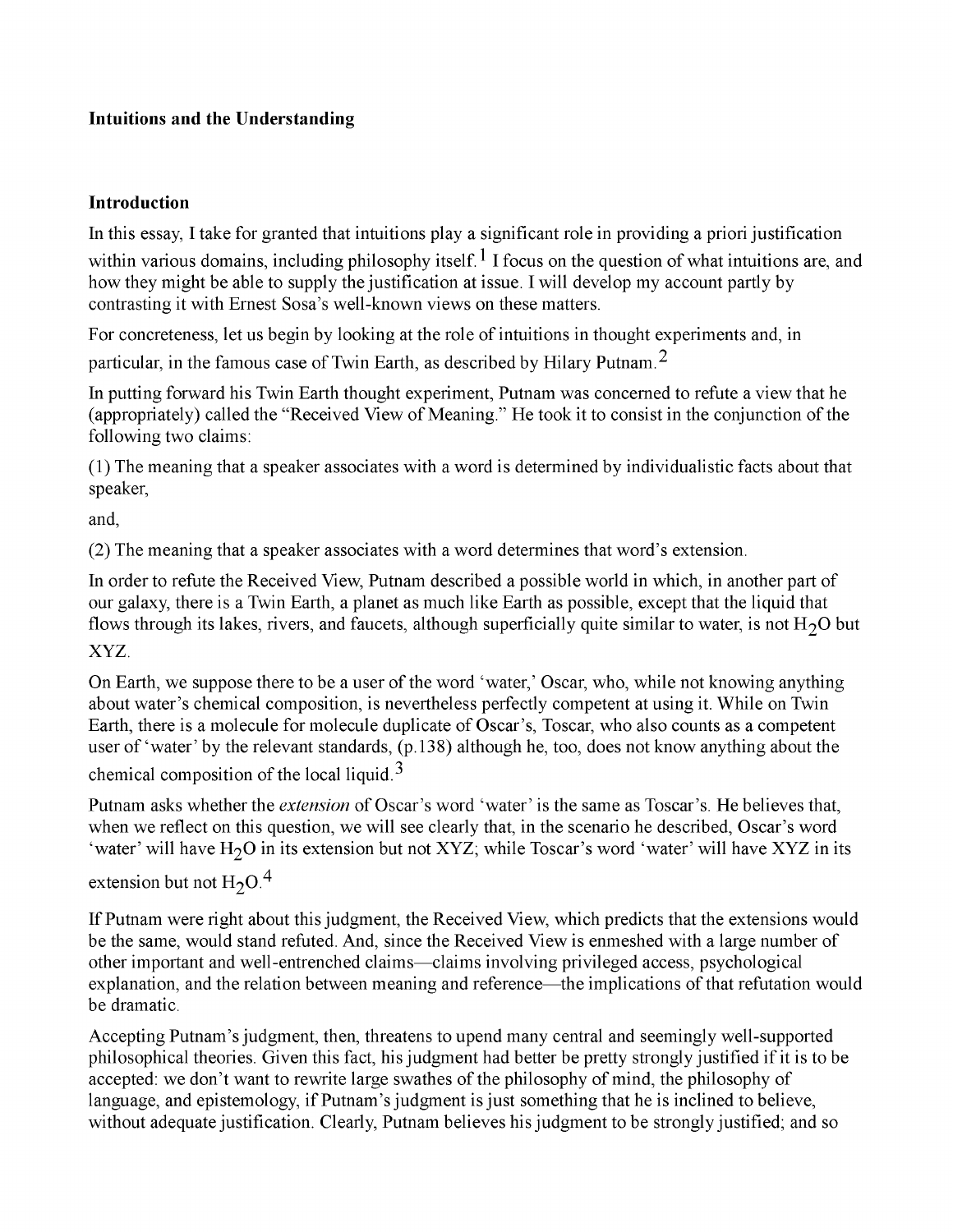does each of us when we arrive at the same intuitive judgment about this particular case.

The question is: *What* could be the justification for this judgment about this highly contrived and specialized case, far removed from any actual scenario that we have previously encountered or thought about? How do we come to know what would be true in such remote and unusual scenarios?<sup>5</sup>

In the earlier work alluded to above, I argued that we could not hope to explain the source of the justification for this and other thought experimental judgments simply by appeal either to perception (broadly understood to include sensory experience, memory, introspection, and testimony) or to the understanding—our conceptual competence with the relevant concepts. Rather, I argued, we must make appeal to the traditional notion of intuition, understood as a species of intellectual seeming or insight.

According to this traditional idea, in reflecting on Putnam's scenario, and on his question, we have an intuition to the effect that Oscar's and Toscar's tokens of 'water'have non-overlapping extensions, and it is that intuition that leads us to, and that justifies, the corresponding Twin Earth judgment, and thereby to a rejection of the Received View.

(p.139) A crucial feature of this justification, as I have been emphasizing, is that it must be strong enough to trump the justification we previously had for (what is often) a large number of central beliefs that conflict with it. It must be able to justify our tossing out those well-entrenched conflicting beliefs, or, at the very least, to justify our reconsidering them.

Any intuition-friendly view of a priori justification confronts three urgent questions:

- (I) What are intuitions?
- (II) Precisely what kind of justification do they supply?
- (III) How exactly do they supply the justification that is claimed for them?

### Sosa on Intuitions

In a series of influential and important essays, Sosa has developed non-skeptical answers to these central questions, answers that may be summarized in the following theses:  $6$ 

(S-I) An intuition that p is an *intellectual seeming* that p, which is itself to be understood as consisting in an *attraction to assent to p* that is based merely on an *understanding* of p.

(S-II) Intuitions supply a foundational and a priori justification for propositions.

(S-III) An intuition that p is *able to justify* the belief that p if and only if it is explained by a competence to tell, on the basis of one's understanding of p alone, whether p is true.

Since I agree with Sosa on (S-II), I will simply assume it in what follows. My focus will be on assessing his picture of what intuitions are (S-I), and of how they justify (S-III). In particular, I will be interested in whether the understanding deserves the role that it is accorded by Sosa's account.7

### The Nature of Intuitions and the Understanding

We may break up Sosa's account of the nature of intuitions,  $(S-I)$ , into two theses:

(S-Ia) Intuitions are intellectual seemings.

(S-Ib) Intellectual seemings that p are attractions to assent to p that are based on one's understanding of p alone.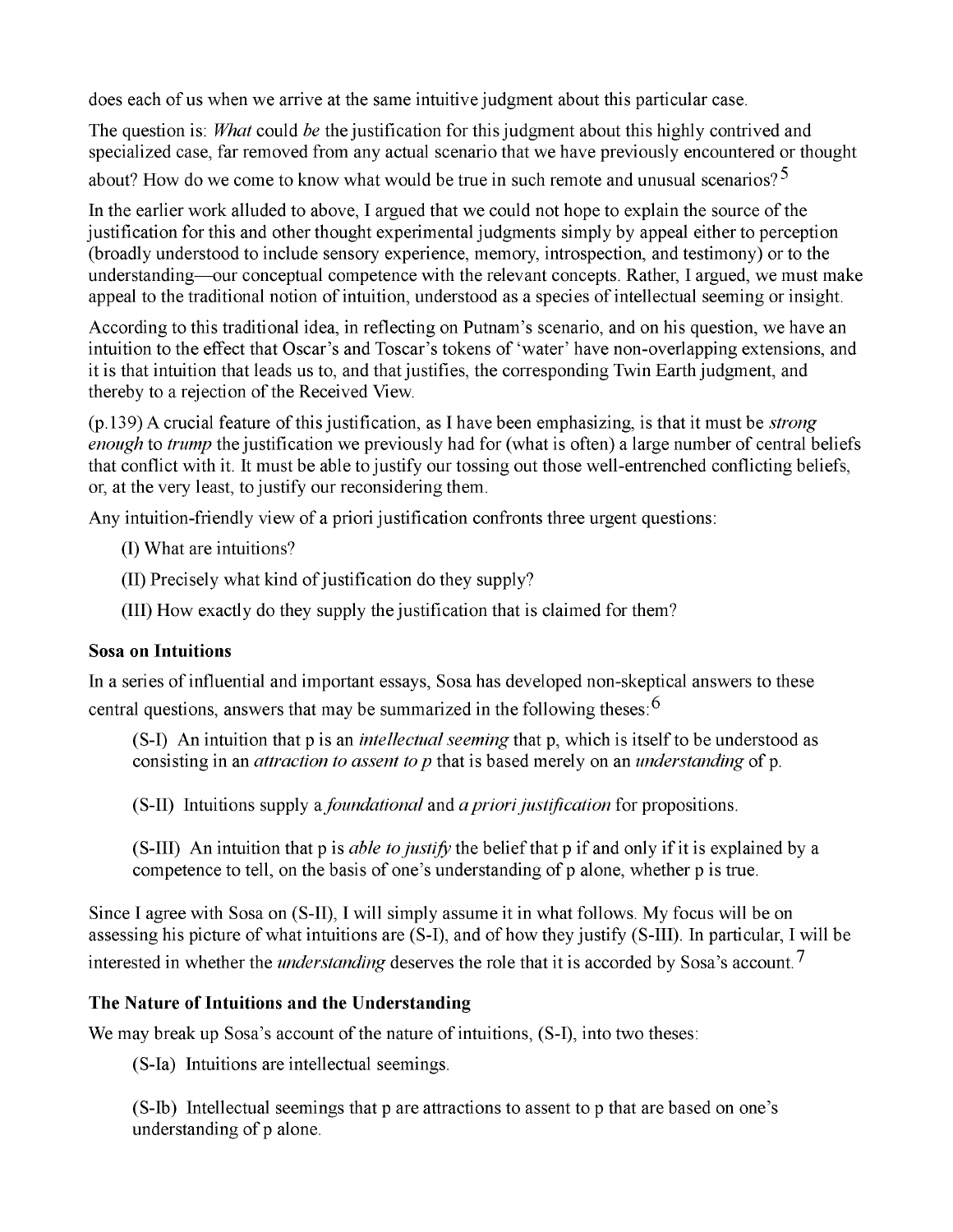I agree that intuitions are intellectual seemings. But why should we go along with Sosa's other claim that intellectual seemings are attractions to assent that are based on one's understanding of the relevant proposition alone? Why attractions to assent? And: Why based on the understanding alone?

 $(p.140)$  The view that intellectual seemings are to be understood as a species of attraction to assent is not without motivation. In its absence, intellectual seemings can seem mysterious. For what are they to be?

We can agree, of course, that an intellectual seeming is a kind of seeming. And a seeming, we can say, is a conscious mental state that presents a proposition as true. It's a conscious mental state that presents the world as being so, or perhaps even as being necessarily so. But what makes such a seeming an

# intellectual seeming?8

The intended contrast is with sensory seemings, seemings that some sense organ or other delivers, and that are individuated by their characteristic phenomenologies. But how are intellectual seemings individuated? Do they, too, have a characteristic phenomenology?

This is an area of some controversy. Many philosophers balk at talk of states with a special intellectual phenomenology. Many philosophers report that they can detect no such states in themselves when they contemplate thought experiments and respond with intuitive judgments. But what then is an intellectual seeming to be, if it is not to be picked out by its distinctive phenomenology?

In response to this problem, Sosa's answer can seem quite compelling: an intellectual seeming that p is an attraction to assent to p. This proposal identifies an intellectual seeming with something we appear to have an independent purchase on—namely, assent. And it approximates the pre-doxastic character of a seeming by equating it not with *actual* assent, and not even with a *disposition* to assent, but merely with an *attraction* to assent. I can be attracted to assent to the proposition that the Müller-Lyer lines are unequal in length, even while not being *disposed* to assent to that proposition (as a result of knowing that they are in fact equal in length).

But once we remove the mystery of what intellectual seemings are by equating them with attractions to assent, we face another problem. Intellectual seemings can't just be any old attractions to assent, as the example used above shows, since such an attraction to assent to p might be based on one's sensory experience of p; and such an attraction would obviously not be an *intellectual* seeming.

This observation motivates Sosa's (S-Ib): an intellectual seeming is not any old attraction to assent to p, but one that is based on one's understanding of p alone. That restriction seems to give us a sufficiently distinctive account of what an intellectual seeming is, one that distinguishes it from a mere sensory seeming, since sensory seemings are attractions to assent that are not based on the understanding alone but are partly based on sensory experience.

So, a compelling consideration in favor of an understanding-based view of the nature of intuitions is that it appears to give us a prima facie plausible account of what they are, one that distinguishes them in what appears to be the right way from mere sensory seemings.

### (p.141) Understanding and A Priori Justification

The understanding also figures in Sosa's account of the *justificatory power* of intuitions, (S-III).

According to Sosa, what explains why an intuition is able to a priori justify a belief that's based upon it is that the attraction to assent to the relevant proposition derives from a competence to tell, on the basis of the understanding alone, the true from the false, in the domain to which the proposition belongs. There are two questions here to which Sosa may be seen as giving answers:

(A) How could intuitions be the source of any sort of justification?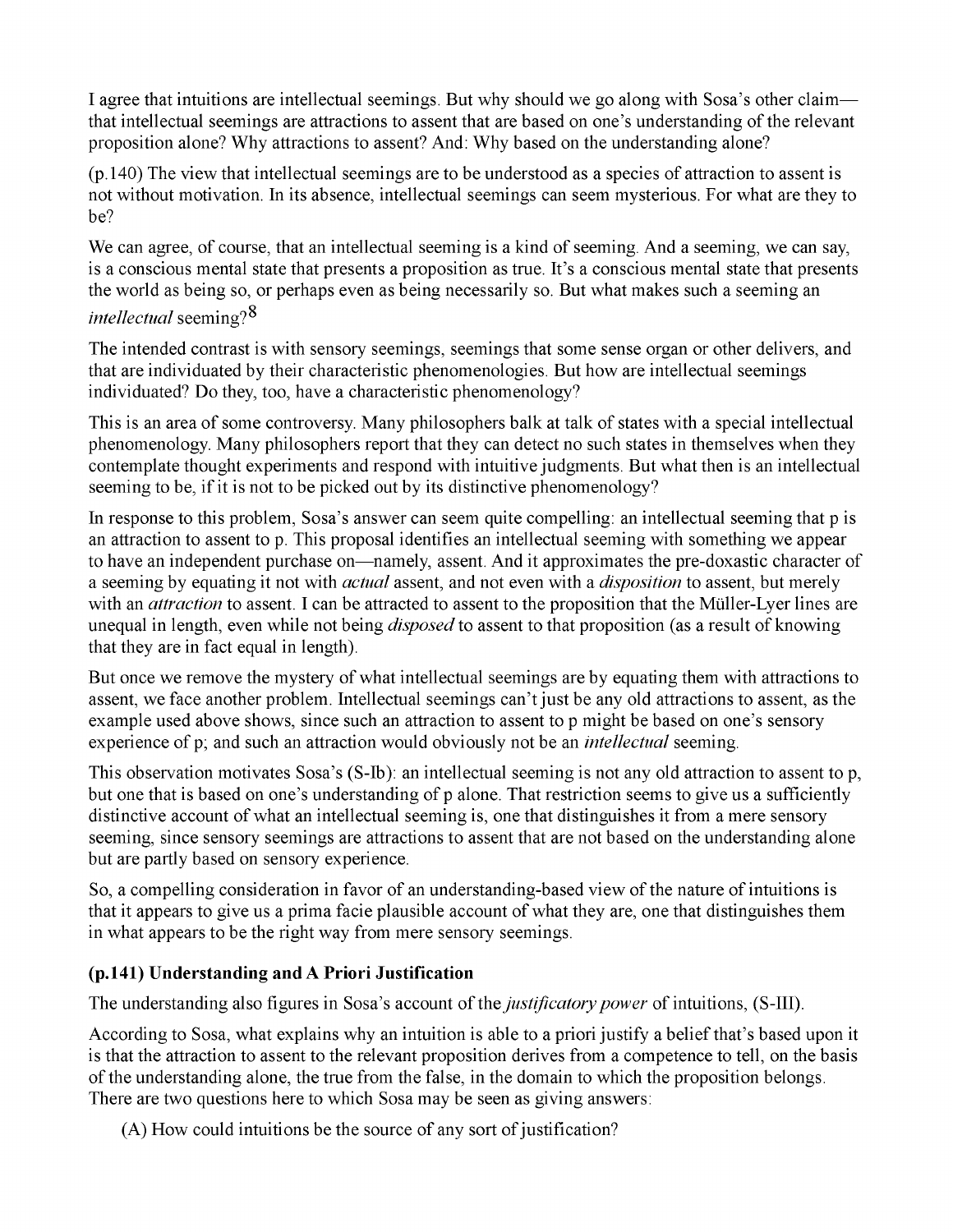(B) How could they be the source specifically of a priori justification?

In some sense, there ought not to be too much of a puzzle about why intuitions could be a source of some justification for belief. For intuitions are a kind of seeming, and, surely, seemings must be the source, at the very least, of *prima facie* justification. Where could rational belief begin if not with how things seem to be? Such justification may be defeasible by other beliefs that are more strongly grounded, but that concession cannot interfere with a seeming's ability to provide prima facie justification.

What I have just said about prima facie justification will be found plausible by those with a generally internalist orientation in the theory of justification. But those philosophers, like Sosa, for whom justification involves the *reliability* of the mechanism by which belief is fixed, will not be satisfied. They will insist that it is a condition on intuition's being able to supply justification that it be a reliable source of truth about the relevant domain. And they will want to know how our having an intuitive response to a remote possible world scenario could possibly be a reliable source of truth about the modal facts? How, to return to the Twin Earth example, they might ask, could we reliably know, just by reflecting on the scenario in question, what the extensions of words would have been on Twin Earth?

The demand for an explanation of intuition's reliability about modal facts may be felt even by those who accept a broadly internalist view of justification. Some philosophers may feel that, regardless of whether reliability is a condition on justification, there had better be a *scientifically respectable* explanation of how a given epistemic faculty could be a reliable source of truths about a particular domain.

Either way, we seem to be faced here with an embarrassing question: what's the informational route whereby our intellectual seemings can be a source of reliable views about abstract or modal truths?

The answer can't be that there's a causal channel open between abstract reality and our cognitive faculties that explains why we're reliably attracted to assent to truths about abstracta, on analogy with the way in which sensory perception serves as such a causal channel to concrete reality. But what's the alternative?

Here, too, it looks as though play with the understanding provides a potentially satisfying resolution to these worries. If we have a competence to reliably tell, on the basis (p.142) of our understanding alone, which modal propositions are true and which false, we would have a demystifying answer to the potentially embarrassing question about reliability. The 'causal channel' in question would be open only between our cognitive faculties and the information that's encoded in our concepts; and, presumably, everyone should be comfortable with the existence of that sort of mechanism.

Finally, (S-III) promises to give a satisfying answer to question (B) as well. If the competence for reliable modal belief were based upon the understanding alone, that would explain why the justification involved is a priori, since, by relying on the understanding alone, one wouldn't be relying on sense experience.

## Rejecting the Link between the Nature of Intuitions and the Understanding

I believe that these considerations build a powerful case for deploying the notion of the understanding in an account of intuition in the way that Sosa does. Nevertheless, I believe that such accounts are ultimately mistaken. In what follows I will first try to explain why they are mistaken. I will then turn to defusing the considerations I have adduced in their favor and suggest an alternative picture.

Let me start with a discussion of  $(S-I)$ . According to Sosa's account, a person's intuition that p is an attraction to assent to p that is epistemically based on that person's understanding of p alone.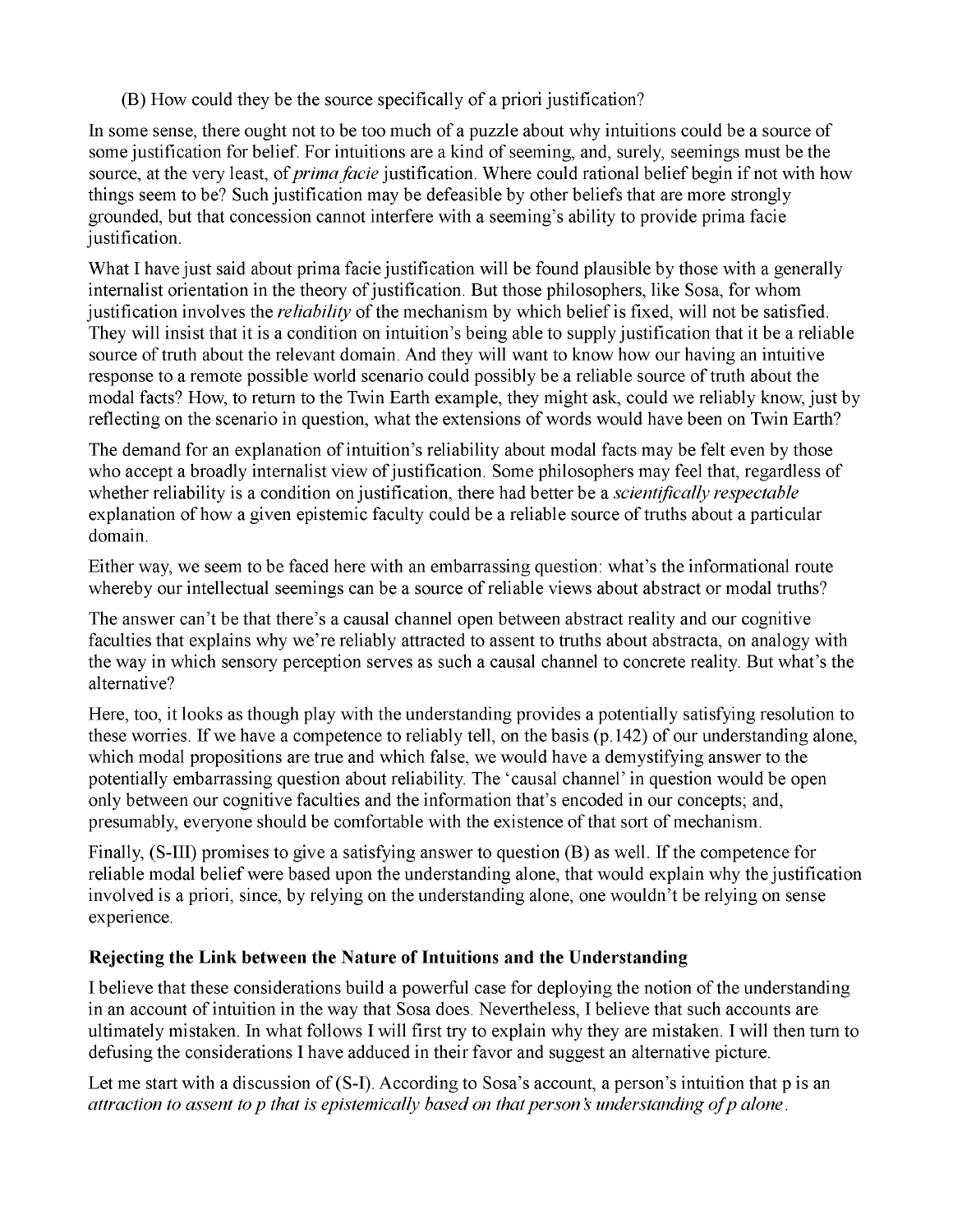It is a distinctive feature of views that identify intuition with some species or other of *assent* that an intuition can have an epistemic basis, rather than merely serving as one. A presentational state, such as a visual percept, could serve as an epistemic basis for assent, but could not itself be epistemically evaluated. An attraction to assent, by contrast, in being a species of assent, may be epistemically evaluated and so could itself have an epistemic basis, as opposed simply to being able to serve as one.

Sosa tells us very little about basing and even less about what it is to grasp or understand a proposition. This is not surprising: these notions have proven to be very difficult to explicate. But they are, of course, notions that are needed quite generally; and we are entitled to some confidence that each is in good standing, even in the absence of a satisfying account.

However, what we are not entitled to be confident about is that when we finally get a satisfyingly general account of grasp, that it will be clear how mere grasp of p could serve as an epistemic basis for assenting (or being attracted to assent) to p.

There is one model for this that we (think we sort of) understand reasonably well. And that is when grasp of p consists in grasp of some sort of *explicit definition* for p, and our basis for assenting to p consists in inferring p from its definition.

But this is clearly a very special case—special both in that grasp rarely consists in grasping an explicit definition, and in that 'basis' rarely means inferential basis.

But if the relation between grasp and assent is not inferential, what else could it be? Do we understand how the relation between grasp and assent could be like the relation (p.143) between a perceptual state and the belief that is based upon it? What notion of grasp would work like that?

## Rejecting the Link between Justificatory Power of Intuitions and the Understanding

Let me turn to the role the understanding is said to play in explaining intuition's *justificatory* powers.

As we saw, Sosa's account of this (S-III) claims that an intuition that p is a potential provider of foundational a priori justification for the belief that p if and only if it is an attraction to assent to p that is explained by a competence to tell, on the basis of one's understanding of p alone, whether p is true.

Any account of intuitions that gives a central place to the notion of understanding is likely to seem surprising against the background of the history of analytic philosophy. For, historically, explanations of a priori justification on the basis of the understanding alone—explanationsin terms of what I have

called "epistemic analyticity"—were thought to be *rivals* to accounts in terms of intuition.<sup>9</sup> Much of the early interest in the notion of analyticity was fueled precisely by a desire to do the epistemology of a priori justification without appeal to intuition.<sup>10</sup>

One immediate puzzle about Sosa's view concerns the foundational aspect. How could the justification provided by intuitions be *foundational*, on this view, when what is providing the justification is itself epistemically evaluable? That flies in the face of what foundational justification is.

Since I believe it is correct that intuitional justification is foundational justification, I am committed to finding a way of thinking about what intuitions are that doesn't equate them with a species of assent, but rather construes them on analogy with the sorts of pre-doxastic presentational states that visual perceptions are  $11$ 

A second problem for the account, from my point of view, derives from its reliance on a *reliabilist* conception of epistemic justification. I do not pretend to have anything new to say about this extensively discussed topic. As far as I'm concerned, the standard objections to such a conception are

fatal. A reliabilist conception of justification, in my view, loses the topic.<sup>12</sup>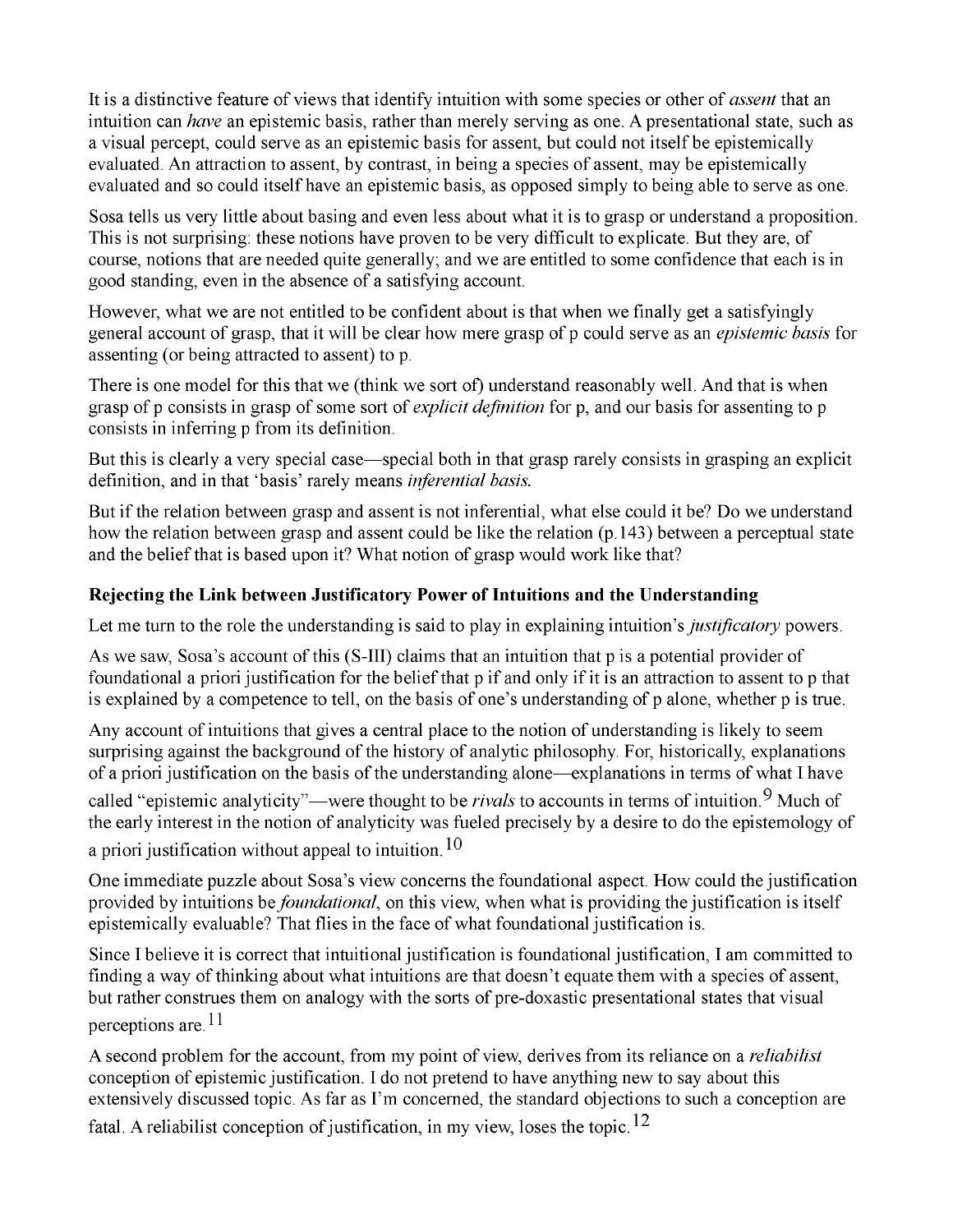A final objection to (S-III) concerns the *reach* of such a theory of intuitional justification. Sosa makes it clear that he thinks intuitions supply all (or most) of our a priori knowledge. But if intuitions are constrained to justify only what can be reliably settled (p.144) on the basis of one's understanding, then there will be lots of a priori knowledge that intuitions won't be able to explain. As a result, the story in terms of intuitions will be, at best, radically incomplete.

What are some of the propositions that look resistant to explanation by the understanding alone? I will mention two examples, although there are likely many others.

The first is the famous color exclusion case. We can establish on the basis of a thought experiment that nothing can be red and green all over at the same time. But how could this be accounted for purely conceptually?

Knowledge of the exclusion could not be built into one's grasp of the concept *red,* because one could have *red* without having *green.* Mutatis mutandis, it could not reside in one's grasp of the concept *green.*

Hence, at best it could reside only in the joint possession of *red* and *green.* But what could the joint possession of *red* and *green* be if not the simultaneous possession of each?

So it looks as though, in addition to grasping the ingredient concepts, some further act of insight is required if someone is to be able to get justification for the color exclusion claim from whatever information is encoded in our color concepts.

A second, and arguably more important, case is provided by normative judgments, whether these are the judgments of morality or those of rationality.

In a Trolley Problem, for example, one might conclude that it is not morally permissible to throw the fat man off the bridge in order to save the lives of the five innocent victims who are trapped below. But it is not plausible to say that this judgment derives solely from our understanding of the ingredient concepts.

Hume (1978: book 2, part 3, section 3) famously said:

'Tis not contrary to reason to prefer the destruction of the whole world to the scratching of my finger.

Perhaps one wouldn't want to go as far as Hume. However, the kernel of truth in Hume's memorable remark is that it is not contrary to our *understanding* of the ingredient concepts to prefer the destruction of the whole world to the scratching of my finger. Whatever deficit one would be manifesting in having such a perverse preference, it wouldn't be a lack of understanding of what one's preferences actually are.

This argument is, in a sense, an application of Moore's Open Question Argument, an argument that is widely accepted as showing that substantive moral conclusions are simply not built into our concepts of right and wrong. If someone were to insist that, according to their concept of 'good', the good always involves maximizing happiness, it seems that it is always coherent to ask: But is that the *correct* concept of good, the one that delivers genuinely *normative* results?

Notice the contrast here with the concept *square.* If someone said: According to my concept *square*, a square always has four sides, it wouldn't make any sense to ask: But is that the correct concept *square?*

(p.145) By contrast, it seems always to make sense to ask about the correctness of a given normative concept.  $13$ 

If this is right, and yet moral judgments are knowable a priori, this shows that the story in terms of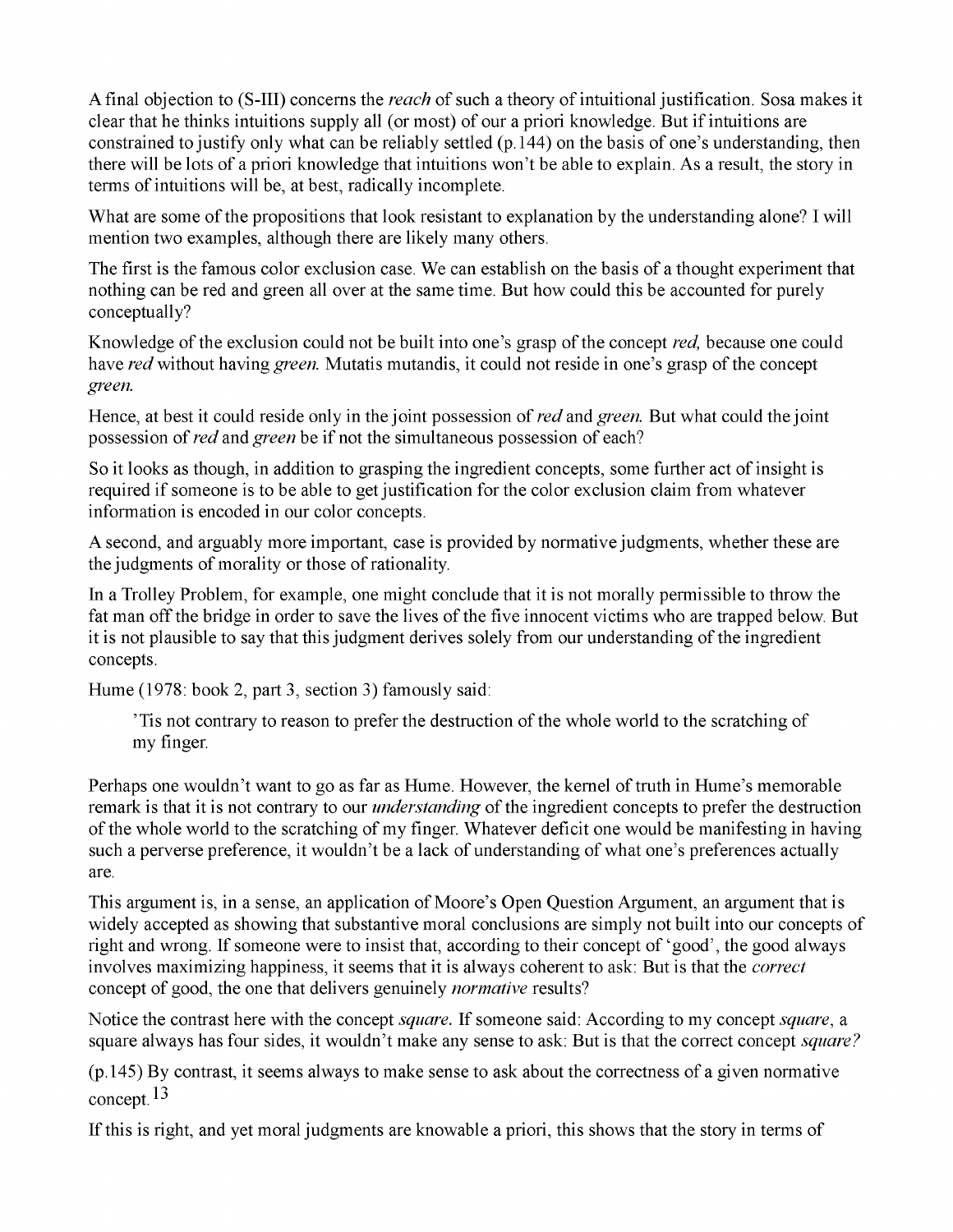understanding can't be the whole story. There must be more to a priori justification of normative claims than is provided by the understanding account.

## Intuitions without the Understanding

So we appear to have many reasons for doubting that the understanding can play the roles that Sosa has assigned it, either in our theory of the nature of intuitions or in our account of their justificatory powers. Can we do better? I will try here to sketch the outlines of an alternative view.

We are agreed that an intuition is an intellectual *seeming*: a state that non-sensorily presents a proposition as true.

The phenomenon of a proposition's intellectually seeming true to you is undoubtedly real. To use an example of George Bealer's:

When you first consider one of de Morgan's laws, [for example,

(3) Not (p and q) is equivalent to (Not p) or (Not q)]

often you draw a blank; after a moment'sreflection, however, something happens: it now really seems obvious to you.<sup>14</sup>

Elijah Chudnoff's (2013: 50) example can elicit a similarly compelling impression.

(4) Two circles can have at most two common points.

But it is very implausible that its so seeming simply consists in some species or other of assent. Rather, the phenomenon seems pre-doxastic: it *compels* assent from you, and *explains* why you are attracted to assent to it. It's not the assent or the attraction to assent itself.

And it may well be that there is no good reductive account of this phenomenon. Why should there be, when there are so few good reductive accounts of other phenomena?

(p.146) As these examples bring out, in addition to there being conscious episodes in which a proposition seems *true* to you, there are conscious episodes in which a proposition seems *obviously* true to you, conscious episodes in which a proposition seems necessarily true to you, and, indeed, conscious episodes in which a proposition seems both things to you at once.

Often, though not always, when we report on having the intuition that p we mean not merely that it seems true to us that p, but that it seems *obvious* to us that p is (necessarily) true.

I think this is probably what Godel had in mind in talking about certain propositions (he had in mind some of the axioms of set theory) that "force themselves upon you" when you contemplate them. They are not forced upon you by sensory evidence, or by following easily from other things that you already recognize yourself to have reason to believe. Rather, when you contemplate one of these propositions, you cannot help but have the impression that it is obviously true.15

## A Priori Justification without the Understanding

This, then, is the somewhat minimalist account of intuitions that I favor. An intuition is an intellectual seeming: there need be no further reductive characterization. Such an intellectual seeming could be one of obvious truth; or one of necessary truth; or just a seeming of plain truth; or of some combination of these different types. And in all these flavors, the intuition can come in gradable quality: it can be more or less strong or more or less vivid.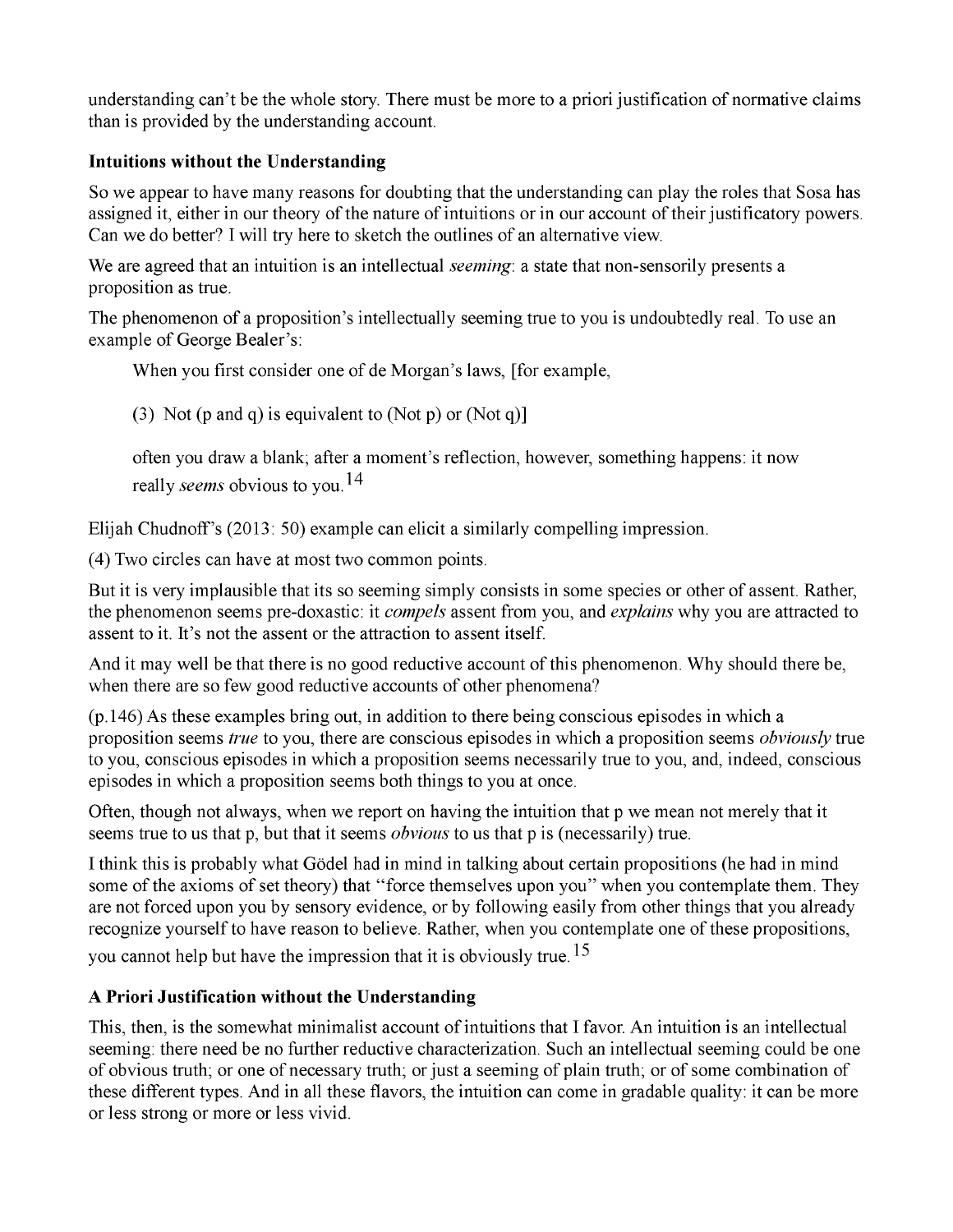The question now before us is whether we can account for the *justificatory* role of such states without appealing to the understanding.

We have noted at least four features of that justificatory role that need to be accounted for:

(5) Intuitions are treated as data—that is, they are treated as providing justifiers that are themselves beyond justification.

(6) Intuitions are regarded as providing a priori justification.

(7) Intuitions are regarded as providing such strong justification that they are capable of overturning entrenched and highly justified theories.

(8) Intuitions are regarded as a source of reliable truth.

By contrast:

(9) Intuitions are not regarded as infallible or indefeasible.

(10) If p is obvious to someone, it doesn't follow that everyone else will find p obvious.

 $(p.147)$  (11) If p is obvious, it doesn't follow that p cannot also be supported by argument.

Intuitions can mislead; and they can be either defeated or supported by further considerations.All that is perfectly compatible with their having features  $(5)$ – $(8)$ .<sup>16</sup>

What we need to explain is not why intuitions are infallible, but only why they can be the source of enormously strong, but defeasible, evidence.

Along with many others, I have emphasized that there is no mystery about  $why$  a seeming, sensory or otherwise, can be the source of *some* prima facie justification. If we cannot start with seemings, we cannot start anywhere. If it seems to me that p, I am prima facie justified in believing that p. That's how

it is with vision. And that's how it is with intellectual seemings, too.<sup>17</sup>

Why should the justification provided by intellectual seemings be thought to be a priori? The short answer is that when we say that a justification is a priori we mean that its source does not depend on perception (broadly understood) but may depend on intuition or conceptual competence.

The trickier question is what epistemologically interesting principle underlies the distinction illustrated

by these lists. That is a much harder question to which I won't try to give an answer on this occasion. <sup>18</sup>

The crucial question right now is whether this view is able to explain why intuitions are accorded as much weight as they are. How could a deeply entrenched view like the JTB view of knowledge be overturned on the basis of its simply intellectually seeming to us that Mr. Smith, in a hypothetical scenario, has a justified true belief but does not know?

Part of the explanation is already contained in the fact that the justification that an intuition provides is foundational, so not dependent on any other beliefs for its plausibility. But that's not a full explanation by itself, since justification can both be foundational and, in a given context, quite weak. (For example, with respect to the proposition that there are some tomatoes in front of me, vision might be thought to supply quite strong justification, touch somewhat weaker justification, smell perhaps weaker still, and hearing very little.)

When we get strong justification from our intuitions, I believe that the reason is nearly always that those intuitions are impressions not merely of truth but of *obvious* truth.

If I take it that p is obvious, then I'm taking it that any competent, rational person would be willing to consent to p on no evidence at all.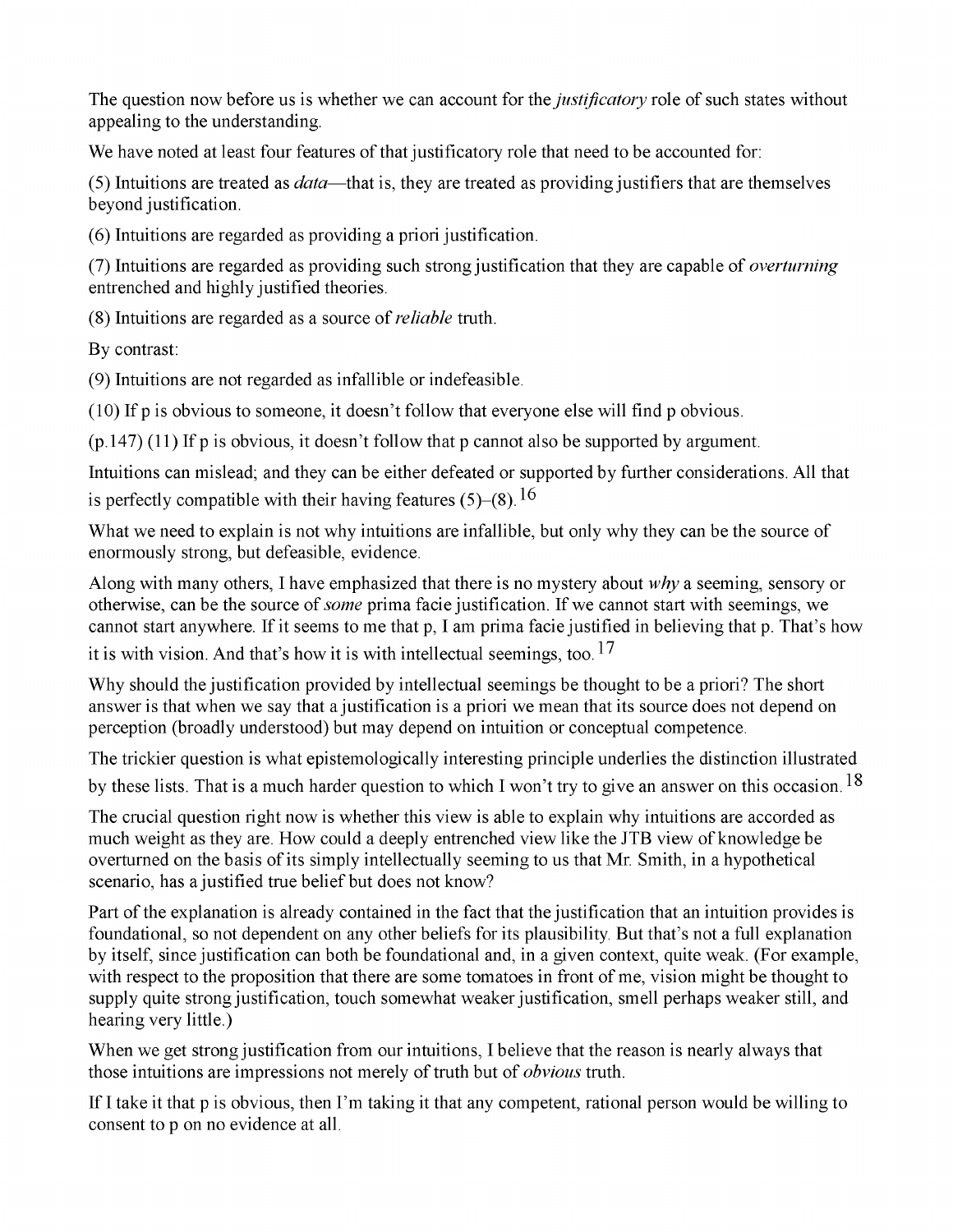I may be wrong to take p to be obvious; I may even be wrong to take it to be true. But in the absence of defeaters, I am prima facie entitled to believe p and to insist that it should take a great deal to defeat p. That just is what it is to find p obvious.

So, unless we are to question the probative value of finding certain propositions to be obvious, we seem to have all the explanation we need.

 $(p.148)$  This brings us, finally, to the question about reliability. According to the view I am defending, we have impressions of obviousness that help us reasonably answer such questions as:

(a) Is the Twin Earth scenario metaphysically possible?

(b) What would the extension of 'water' have been on Twin Earth?

And we take it that these impressions of obviousness are reliable. How could we be justified in taking these intuitions to be reliable?

Even though I am not a reliabilist about justification, I take this question seriously. Even if reliability is not what *makes* our judgments justified, evidence of the unreliability of a given putative source of justification can *undermine* the justification that the source is presumed to provide.

Do we have evidence of the unreliability of our intuitions? Philosophers who have engaged in empirical work on intuitions say yes. I think this work is flawed, but will not engage it here.

I am more concerned about an a priori argument that purports to show that our intuitions *could not be* reliable because there could be no plausible mechanism in virtue of which they could be reliable.

The worry here is just an application of Hartry Field's version of Paul Benacerraf's problem about mathematical knowledge, on a Platonistic view of mathematics. We assume that the subject matter of mathematics is abstract. We also assume that we have a reliable capacity for forming true mathematical beliefs. But how could we have such a capacity on a Platonistic view? Wouldn't such a capacity necessarily involve our being able to track the mathematical facts? But how could we possibly be doing that, if there could not, in the nature of things, be a causal channel open between us and the abstract mathematical facts?

This worry applies equally to facts about logic, modality, epistemic rationality, and morality. And it raises a quite general concern, which applies equally to intuitions: how could any capacity we have, including that of intuitions, be a reliable guide to facts in these domains?

The dialectic here is that the skeptic thinks he has a proof that would show, on completely a priori grounds, that states of intuition could not reliably track the modal and abstract facts.

Sosa, as we have seen, deals with this challenge by postulating that the relevant abstract facts are somehow or other encoded in our understanding of concepts, so all we have to do is exercise our capacity to say what is in our concepts.

But he doesn't explain why we should be confident that the relevant facts are encoded in our concepts; nor how it is that we access what is in them.

In any case, we have seen that even if those problems could be overcome, explanations that lean *entirely* on our understanding of concepts cannot provide a sufficiently general explanation of a priori knowledge.

If our reliability cannot be explained entirely in terms of understanding, how could it be explained? Recall, what's needed is a "proof of concept," not an actual detailing of (p.149) the mechanisms that underlie our putative reliability. We need to show that there is a *possible* story that could explain our reliability, consistent both with the absence of a causal channel between the subject matter and us and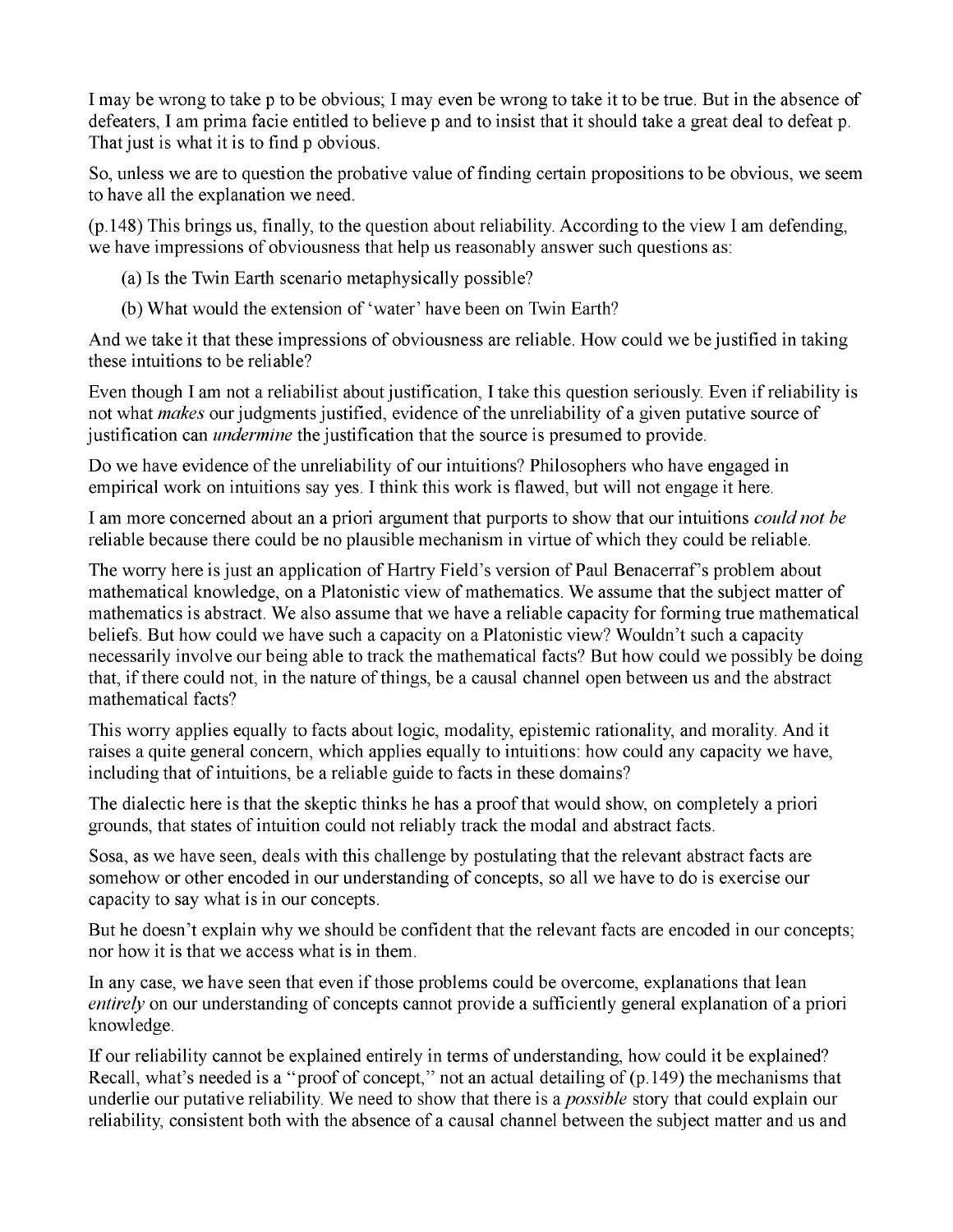with scientific scruple.

I think that there clearly is such a story. On the kind of explanation I have in mind, the problem of reliability is split into two parts: on the one hand, into a scientifically respectable account of why we have certain *concepts*, and judgments involving them; and, on the other, into a scientifically respectable account of why, given that we have such concepts and make such judgments, we would be reliable about them.

Once the problem is split up in this way, we can easily imagine a scientifically respectable answer to each of its two parts.

Thus, it seems plausible to suppose that having the capacity to think about what follows from what would be evolutionarily advantageous. And it also seems plausible to suppose that once we develop the capacity to make such judgments and deploy them in our thinking, that it would be evolutionarily advantageous for us to be at least fairly reliable in how we arrive at them. If these judgments were arrived at on the basis of intuition, it would be evolutionarily advantageous for our intuitions to be at least fairly reliable.

Obviously, there are many outstanding issues for such a style of explanation. But its availability is sufficient to refute the suggestion that we have an a priori proof at hand that shows that there can be no scientifically respectable explanation of the reliability of our intuitions.<sup>19</sup>

## Conclusion

I am increasingly inclined to the view that we cannot adequately explain a priori justification without appeal to intuitions.

If such an appeal to intuitions is to help, it must provide epistemological resources that go beyond those provided by explanations in terms of epistemological analyticity (appeals to our understanding of concepts). Accounts, like Sosa's, which reduce intuitions to attractions to assent, and which give the understanding an indispensable role in explaining the justificatory powers of such attractions, cannot provide such a resource. As a result, such accounts must be rejected.

I have briefly presented an alternative account of these issues, one that seems to me to hold greater promise.

References

Bibliography references:

Bealer, G., 1992. "The Incoherence of Empiricism." Proceedings of the Aristotelian Society, *Supplementary Volumes* 66: 99-143.

(p.150) Bengson, J., 2015. "The Intellectual Given." *Mind*. doi:10.1093/mind/fzv029

Boghossian, P., 1996. "Analyticity Reconsidered." *Nous* 30(3): 360-91.

Boghossian, P., 1997. "Analyticity." In C. Wright and B. Hale (eds) *A Companion to the Philosophy of Language*, 331-68. Oxford: Blackwell.

Boghossian, P., 2003. "Epistemic Analyticity: A Defense." *Grazer Philosophische Studien* 66(1): 15 35.

Boghossian, P., 2009. "Virtuous Intuitions: Comments on Lecture 3 of Ernest Sosa's A Virtue Epistemology." *Philosophical Studies* 144(1): 111-19.

Boghossian, P., forthcoming. "The Indispensability of Intuitions." In P. Boghossian and T. Williamson, *Debating the A Priori and the Analytic*. Oxford: Oxford University Press.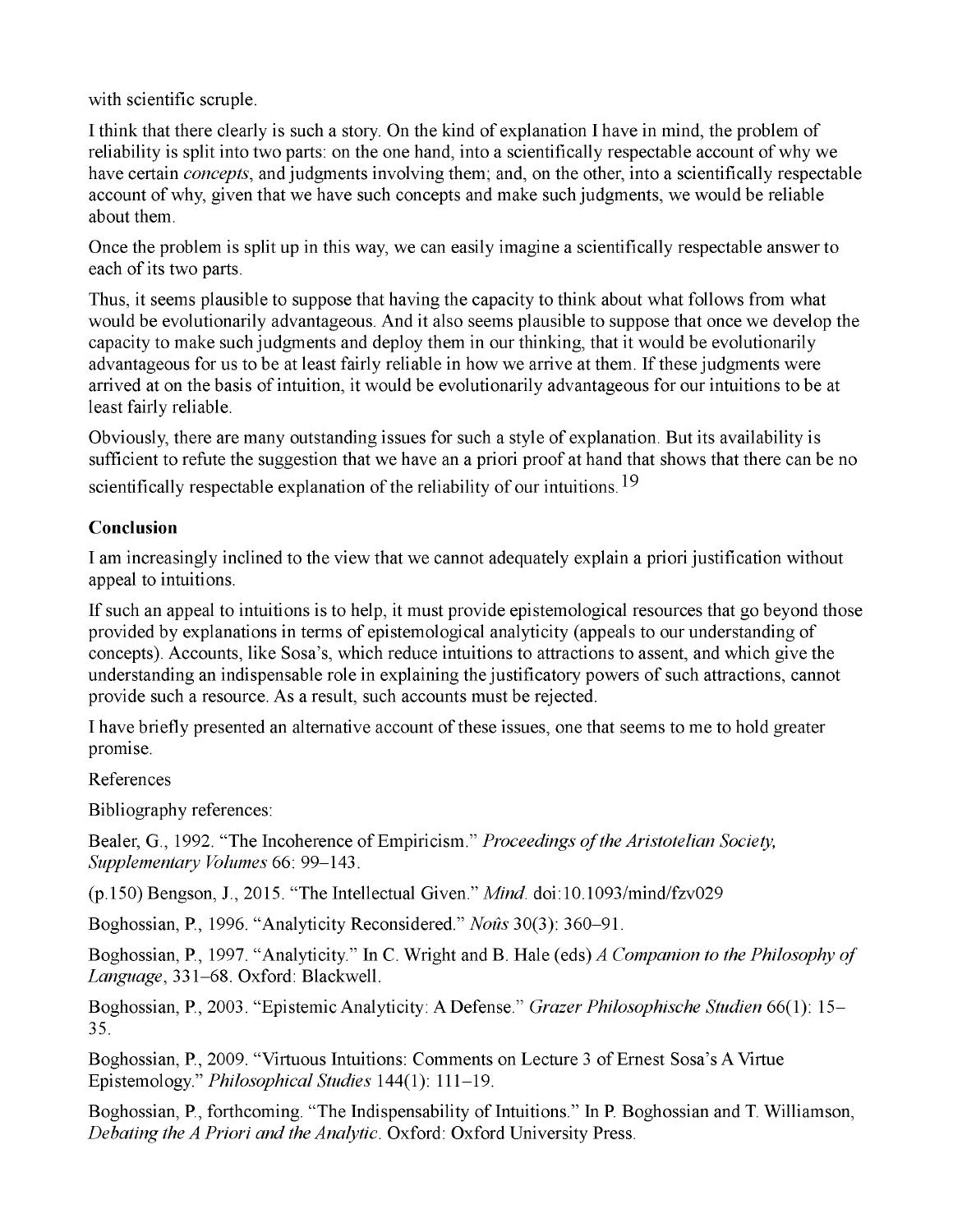BonJour, L., 1985. The Structure of Empirical Knowledge. Cambridge, MA: Harvard University Press.

Casullo, A., 2003. A Priori Justification. Oxford: Oxford University Press.

Chudnoff, E., 2013. Intuition. Oxford: Oxford University Press.

Cohen, S., 1984. "Justification and Truth." *Philosophical Studies* 46: 279-95.

Creath, R., (ed.) 1990. *Dear Carnap, Dear Van: The Quine-Carnap Correspondence andRelated Work: Editedandwith an Introduction by Richard Creath*. Oakland, CA: University of California Press.

Foley, R., 1985. "What Is Wrong with Reliabilism?" *Monist* 68: 188-202.

Hume, D., 1978. *A Treatise of Human Nature*. Edition by L. A. Selby-Bigge and P. H. Nidditch. Oxford: Oxford University Press.

Putnam, H., 1975. "The Meaning of'Meaning'." *Language, Mind andKnowledge: Minnesota Studies in* the *Philosophy of Science*. Minneapolis: University of Minnesota Press.

Schechter, J., 2010. "The Reliability Challenge and the Epistemology of Logic." *Philosophical Perspectives* 24(1): 437-64.

Sosa, E., 1998. "Minimal Intuition." In M. DePaul and W. Ramsey (eds.) *Rethinking Intuition*, 257-69. Washington, DC: Rowman & Littlefield.

Sosa, E., 2006. "Experimental Philosophy and Philosophical Intuition." *Philosophical Studies* 132(1): 99-107.

Sosa, E., 2007. *A Virtue Epistemology: Apt Belief andReflective Knowledge, i*. Oxford: Oxford University Press.

Sosa, E., 2009. "A Defense of the Use of Intuitions in Philosophy." In M. Bishop and D. Murphy (eds) *Stich and His Critics*, 101-12. Oxford: Blackwell.

## Notes:

 $(1)$  For arguments in favor of the view that I here take for granted, see Boghossian (forthcoming).

 $(2)$  See Putnam (1975). The reasons for choosing this example are largely historical. Nothing I say should depend on the specifics of this particular case.

 $(3)$  As usual, we set aside the complication that we ourselves are largely made up out of water.

 $(4)$  The important claim here is not that XYZ is in the extension of Toscar's 'water.' That much we may take to have been stipulated by Putnam (though it needn't have been). The important claim is that  $H_2O$ isn't in that extension (and vice-versa for Oscar's word 'water.')

 $(5)$  There is also a question about how we know that the scenario that Putnam describes is metaphysically possible. For the sake of simplicity, I will ignore this question for now.

 $(6)$  See Sosa (2007: 45) and other essays (1998, 2006, 2009).

 $(7)$  The discussion in this essay complements and, in some respects, supersedes my earlier discussion of Sosa's views on these topics—see Boghossian (2009).

(8) I follow John Bengson (2015) in emphasizing the importance of*presentations* (as opposed to